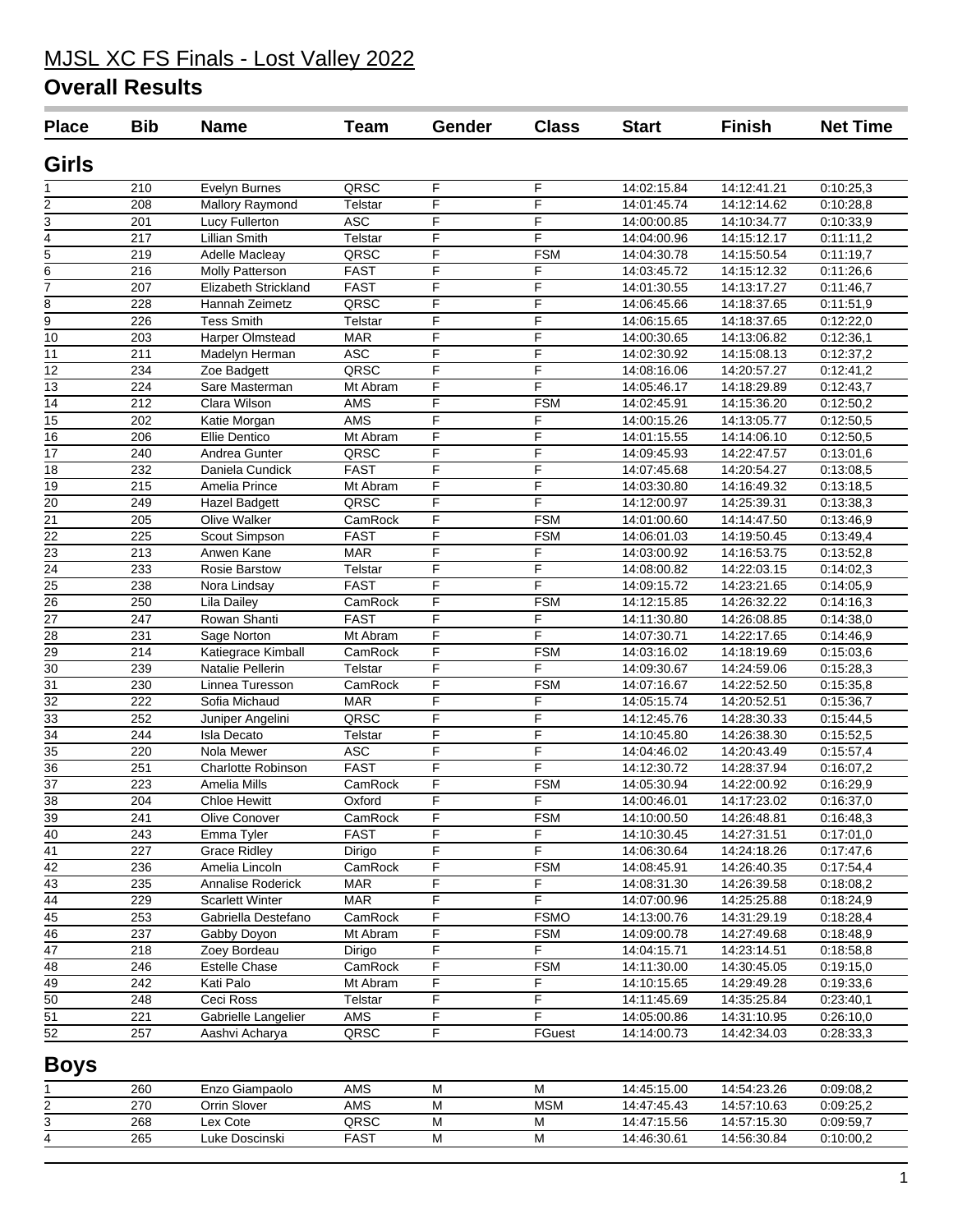## MJSL XC FS Finals - Lost Valley 2022

### **Overall Results**

| <b>Place</b>                       | <b>Bib</b>              | <b>Name</b>                          | <b>Team</b>                | Gender                  | <b>Class</b>                | <b>Start</b>               | <b>Finish</b>              | <b>Net Time</b>        |
|------------------------------------|-------------------------|--------------------------------------|----------------------------|-------------------------|-----------------------------|----------------------------|----------------------------|------------------------|
| 5                                  | 275                     | Samuel Geissinger                    | <b>FAST</b>                | M                       | M                           | 14:49:00.90                | 14:59:12.95                | 0:10:12,0              |
| $\overline{6}$                     | 278                     | Noah Oliver                          | QRSC                       | M                       | M                           | 14:49:45.93                | 15:00:02.49                | 0:10:16,5              |
| $\overline{7}$                     | 284                     | Damian Wynn                          | <b>FAST</b>                | M                       | M                           | 14:51:15.21                | 15:01:48.03                | 0:10:32,8              |
| $\overline{8}$                     | 262                     | Asher Roy                            | Oxford                     | M                       | M                           | 14:45:45.68                | 14:56:31.80                | 0:10:46,1              |
| $\overline{9}$                     | 295                     | Owen Bealetate                       | QRSC                       | M                       | M                           | 14:54:00.72                | 15:05:05.97                | 0:11:05,2              |
| $\overline{10}$                    | 280                     | <b>Calvin Vincent</b>                | AMS                        | M                       | <b>MSM</b>                  | 14:50:16.48                | 15:01:29.99                | 0:11:13,5              |
| 11                                 | 303                     | Jackson Pelotte                      | QRSC                       | M                       | M                           | 14:56:00.61                | 15:07:36.60                | 0:11:35,9              |
| $\overline{12}$                    | 288                     | <b>Nathaniel Bios</b>                | <b>AMS</b>                 | M                       | M                           | 14:52:15.91                | 15:03:56.14                | 0:11:40,2              |
| 13                                 | 292                     | Quinn Hoeft                          | <b>FAST</b>                | M                       | M                           | 14:53:15.57                | 15:05:03.31                | 0:11:47.7              |
| 14                                 | 287                     | <b>Elliot Gerald</b>                 | QRSC                       | M                       | M                           | 14:52:00.52                | 15:03:51.86                | 0:11:51,3              |
| $\overline{15}$                    | 267                     | Kaeden Swan                          | Dirigo                     | M                       | M                           | 14:47:00.57                | 14:58:52.39                | 0:11:51,8              |
| 16                                 | 298                     | Aiden Baker                          | Oxford                     | M                       | <b>MSM</b>                  | 14:54:45.87                | 15:06:46.79                | 0:12:00,9              |
| $\overline{17}$                    | 259                     | Daniel Fullerton                     | <b>ASC</b>                 | M                       | M                           | 14:45:00.71                | 14:57:05.97                | 0:12:05,2              |
| 18                                 | 309                     | Rowan Angelini                       | QRSC                       | M                       | M                           | 14:57:30.00                | 15:09:35.34                | 0:12:05,3              |
| 19                                 | 307                     | Nick Demarco                         | <b>FAST</b><br><b>FAST</b> | M<br>M                  | M<br>M                      | 14:57:00.78                | 15:09:09.55                | 0:12:08,7              |
| 20<br>$\overline{21}$              | 312<br>$\overline{300}$ | Mason Kellett<br>Wyatt Jessen        | <b>FAST</b>                | M                       | M                           | 14:58:15.00                | 15:10:27.51                | 0:12:12,5              |
| $\overline{22}$                    | 318                     | <b>Turner Albee</b>                  | QRSC                       | M                       | M                           | 14:55:15.58<br>14:59:46.12 | 15:07:32.53<br>15:12:24.24 | 0:12:16,9<br>0:12:38,1 |
| 23                                 | 264                     | <b>Elliot Plog</b>                   | Mt Abram                   | M                       | M                           | 14:46:15.77                | 14:58:54.11                | 0:12:38,3              |
| 24                                 | 314                     | Milo Taylor                          | QRSC                       | M                       | M                           | 14:58:45.00                | 15:11:30.09                | 0:12:45,0              |
| $\overline{25}$                    | 296                     | Carter Hill                          | <b>AMS</b>                 | M                       | <b>MSM</b>                  | 14:54:15.59                | 15:07:04.51                | 0:12:48,9              |
| $\overline{26}$                    | 291                     | <b>Bennet Cohen</b>                  | CamRock                    | M                       | <b>MSM</b>                  | 14:53:00.66                | 15:05:52.03                | 0:12:51,3              |
| $\overline{27}$                    | 266                     | <b>Reece Pierce</b>                  | Telstar                    | M                       | M                           | 14:46:45.67                | 14:59:38.52                | 0:12:52,8              |
| 28                                 | 263                     | Oliver Lee                           | CamRock                    | M                       | <b>MSM</b>                  | 14:46:00.36                | 14:58:53.27                | 0:12:52,9              |
| 29                                 | 316                     | Lucas Demarco                        | <b>FAST</b>                | M                       | M                           | 14:59:15.54                | 15:12:09.37                | 0:12:53,8              |
| $\overline{30}$                    | 281                     | Jeffrey Lemieux                      | <b>MAR</b>                 | M                       | M                           | 14:50:30.53                | 15:03:35.04                | 0:13:04,5              |
| $\overline{31}$                    | 285                     | Bear Otten                           | Telstar                    | M                       | M                           | 14:51:30.24                | 15:04:36.43                | 0:13:06,1              |
| $\overline{32}$                    | 322                     | Eli Irbing                           | QRSC                       | M                       | <b>MGuest</b>               | 15:00:45.81                | 15:13:52.62                | 0:13:06,8              |
| 33                                 | 326                     | Eli Leblond                          | QRSC                       | M                       | <b>MGuest</b>               | 15:01:45.69                | 15:15:08.94                | 0:13:23,2              |
| $\overline{34}$                    | 311                     | lan Beal                             | CamRock                    | M                       | <b>MSM</b>                  | 14:58:00.00                | 15:11:30.26                | 0:13:30,2              |
| $\overline{35}$                    | 283                     | Ethan Cohen                          | CamRock                    | M                       | <b>MSM</b>                  | 14:51:00.39                | 15:04:35.57                | 0:13:35,1              |
| $\overline{36}$<br>$\overline{37}$ | 299                     | <b>Tate Hearst</b>                   | CamRock<br>AMS             | M<br>M                  | <b>MSM</b>                  | 14:55:00.59                | 15:08:40.41                | 0:13:39,8              |
| 38                                 | 304<br>324              | Thomas Leblanc<br>Joaquin Withers    | QRSC                       | M                       | <b>MSM</b><br><b>MGuest</b> | 14:56:15.78<br>15:01:15.78 | 15:10:09.82<br>15:15:16.71 | 0:13:54,0<br>0:14:00,9 |
| $\overline{39}$                    | 323                     | Mason Tyler                          | <b>FAST</b>                | M                       | <b>MGuest</b>               | 15:01:00.67                | 15:15:10.03                | 0:14:09,3              |
| $\overline{40}$                    | 261                     | <b>Carter Bennett</b>                | <b>MAR</b>                 | M                       | M                           | 14:45:30.00                | 14:59:40.04                | 0:14:10,0              |
| $\overline{41}$                    | 320                     | William Strickland                   | <b>FAST</b>                | M                       | <b>MSMO</b>                 | 15:00:15.66                | 15:14:29.97                | 0:14:14,3              |
| 42                                 | 273                     | Sam Tooley                           | CamRock                    | M                       | <b>MSM</b>                  | 14:48:30.59                | 15:02:47.94                | 0.14:17,3              |
| $\overline{43}$                    | 276                     | Kaiden Manjourides                   | Telstar                    | M                       | M                           | 14:49:15.58                | 15:03:34.33                | 0:14:18,7              |
| $\overline{44}$                    | 269                     | <b>Remick Matty</b>                  | ASC                        | M                       | M                           | 14:47:30.61                | 15:01:52.72                | 0:14:22,1              |
| $\frac{45}{3}$                     | 321                     | Paxton Coughlin                      | QRSC                       | $\overline{\mathsf{M}}$ | <b>MGuest</b>               | 15:00:30.29                | 15:14:52.84                | 0:14:22,5              |
| 46                                 | 319                     | Wes Simpson                          | <b>FAST</b>                | M                       | <b>MSMO</b>                 | 15:00:00.87                | 15:14:24.83                | 0:14:23,9              |
| 47                                 | 271                     | Sully Oclair                         | <b>MAR</b>                 | M                       | M                           | 14:48:00.74                | 15:02:33.67                | 0:14:32,9              |
| 48                                 | 272                     | Ronan Brown                          | Oxford                     | M                       | M                           | 14:48:15.51                | 15:02:56.24                | 0:14:40,7              |
| 49                                 | 327                     | <b>Ben Civiello</b>                  | <b>FAST</b>                | M                       | <b>MGuest</b>               | 15:02:00.69                | 15:16:54.05                | 0:14:53,3              |
| 50                                 | 328                     | Nick Bell                            | <b>FAST</b>                | M                       | <b>MGuest</b>               | 15:02:15.57                | 15:17:10.95                | 0:14:55,3              |
| 51                                 | 325                     | James Civiello                       | <b>FAST</b>                | M                       | <b>MGuest</b>               | 15:01:30.39                | 15:16:31.79                | 0:15:01,4              |
| 52<br>53                           | 277<br>293              | Stetson Thurston                     | Dirigo<br>Telstar          | M<br>M                  | M<br>M                      | 14:49:30.25                | 15:04:38.63<br>15:08:42.67 | 0:15:08,3              |
| 54                                 | 290                     | Davon Degruttola<br>Colby Komulainen | Oxford                     | M                       | M                           | 14:53:30.44<br>14:52:45.72 | 15:08:02.79                | 0:15:12,2<br>0:15:17,0 |
| 55                                 | 305                     | Milo Winter                          | MAR                        | M                       | M                           | 14:56:30.52                | 15:11:52.86                | 0:15:22,3              |
| 56                                 | 310                     | <b>Riley Woodworth</b>               | Oxford                     | M                       | M                           | 14:57:45.00                | 15:13:10.05                | 0:15:25,0              |
| $\overline{57}$                    | 279                     | Eben Boyko                           | <b>ASC</b>                 | M                       | M                           | 14:50:00.00                | 15:05:41.56                | 0:15:41,5              |
| 58                                 | 282                     | Carson Holmes                        | Oxford                     | M                       | M                           | 14:50:45.79                | 15:06:31.76                | 0:15:45,9              |
| 59                                 | 274                     | <b>Tucker Dentico</b>                | Mt Abram                   | M                       | M                           | 14:48:45.84                | 15:04:46.31                | 0.16:00,4              |
| 60                                 | 308                     | Leighton Waite                       | Dirigo                     | M                       | M                           | 14:57:15.36                | 15:13:25.77                | 0.16:10,4              |
| 61                                 | 302                     | Zach Webster                         | Dirigo                     | M                       | M                           | 14:55:45.54                | 15:12:51.90                | 0:17:06,3              |
| 62                                 | 289                     | Max Tomassone                        | <b>MAR</b>                 | M                       | M                           | 14:52:30.43                | 15:09:45.40                | 0.17:14,9              |
| 63                                 | 286                     | <b>William Morris</b>                | Dirigo                     | M                       | M                           | 14:51:45.74                | 15:09:16.21                | 0.17:30,4              |
| 64                                 | 313                     | Kody Scott                           | Dirigo                     | M                       | M                           | 14:58:30.00                | 15:16:14.87                | 0.17:44,8              |
| 65                                 | 297                     | <b>Rally Freise</b>                  | MAR                        | M                       | M                           | 14:54:30.56                | 15:12:55.68                | 0:18:25,1              |